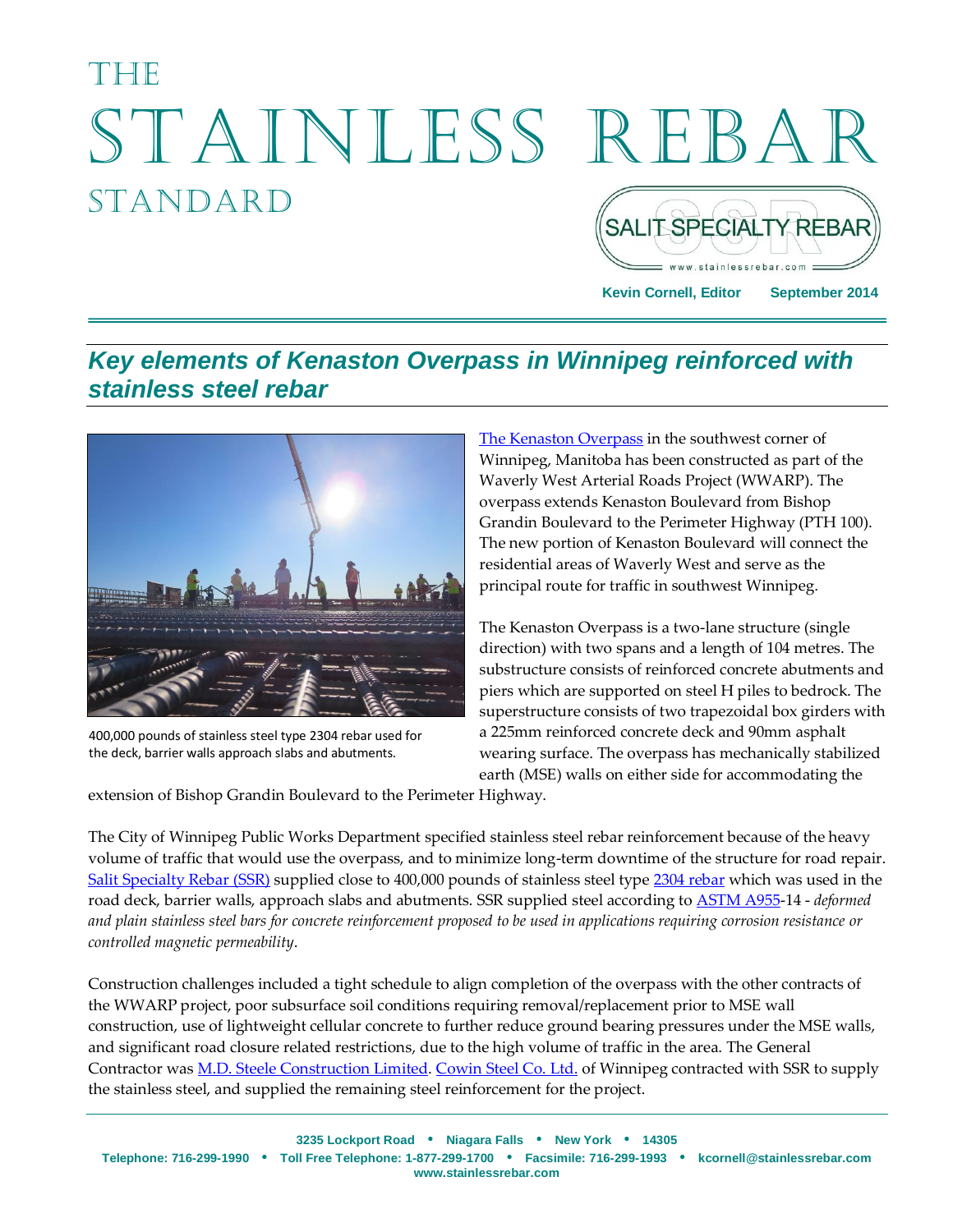### *Stainless Steel Welded Wire Mesh Mats – a new product introduced by Salit Specialty Rebar and StelCrete*

Standard-sized stainless steel mats are the latest product introduced by Salit Specialty Rebar <http://stainlessrebar.com/> to the poured-in-place and precast concrete markets in the USA and Canada.

The new product is available in two different styles of mesh produced using two different alloys. One product is 6X6 D2.9/D2.9 (gage) that would be assembled in 6 foot x 12-foot mats. The



other product is 4X4 D4/D4 (gage) available as 6-foot x 12-foot mats. These sizes are the most popular in carbon mesh. All stainless wire mesh is branded with "SALIT" so buyers know that the wire mesh they are using is from a source in the Salit Group of Companies.

The mats are being produced as SS type 316LN (UNS-S31653) <http://www.azom.com/article.aspx?ArticleID=8261> and 2205 Duplex (UNS-S31803) [http://www.azom.com/search.aspx?q=2205%20Duplex%20\(UNS-S31803\).&site=all&fsb=1.](http://www.azom.com/search.aspx?q=2205%20Duplex%20(UNS-S31803).&site=all&fsb=1) The 316LN is non-magnetic, and can be used where a non-magnetic environment is required, such as MRI chambers or sensitive electronic equipment facilities. The 2205 Duplex is a stronger material in both tensile and yield. This is used where greater strength, as well as corrosion resistant material is required.

There appears to be greater demand in the U.S. for stainless steel products such as standard mat sizes, perhaps in part due to the rebuilding of the nation's infrastructure, especially bridge structures, with material that is resilient. By building structures that outlast the design life of structures, there is great value added to the asset management plans of public sector agencies.

The stainless steel mats are deformed because there is a marked preference for deformed wire over smooth. The mats meet ASTM Standard A1022/A1022M-13, the *Standard Specification for Deformed and Plain Stainless Steel Wire and Welded Wire for Concrete Reinforcement <http://www.astm.org/Standards/A1022.htm>* . This specification covers stainless steel wire and welded wire reinforcements from hot-rolled stainless steel rod to be used as concrete reinforcement with corrosion resistant and magnetic permeability properties.

Salit Specialty Rebar partners with StelCrete <http://www.stelcrete.com/> on projects that require pre-assembled cages and mats. The pre-assembled mats for the Canadian market are supplied to SSR from StelCrete's Fort Erie facility. Fabrication for U.S. markets is carried out through SSR's plants in Niagara Falls and Buffalo, New York.





**3235 Lockport Road** • **Niagara Falls** • **New York** • **14305 Telephone: 716-299-1990** • **Toll Free Telephone: 1-877-299-1700** • **Facsimile: 716-299-1993** • **kcornell@stainlessrebar.com www.stainlessrebar.com**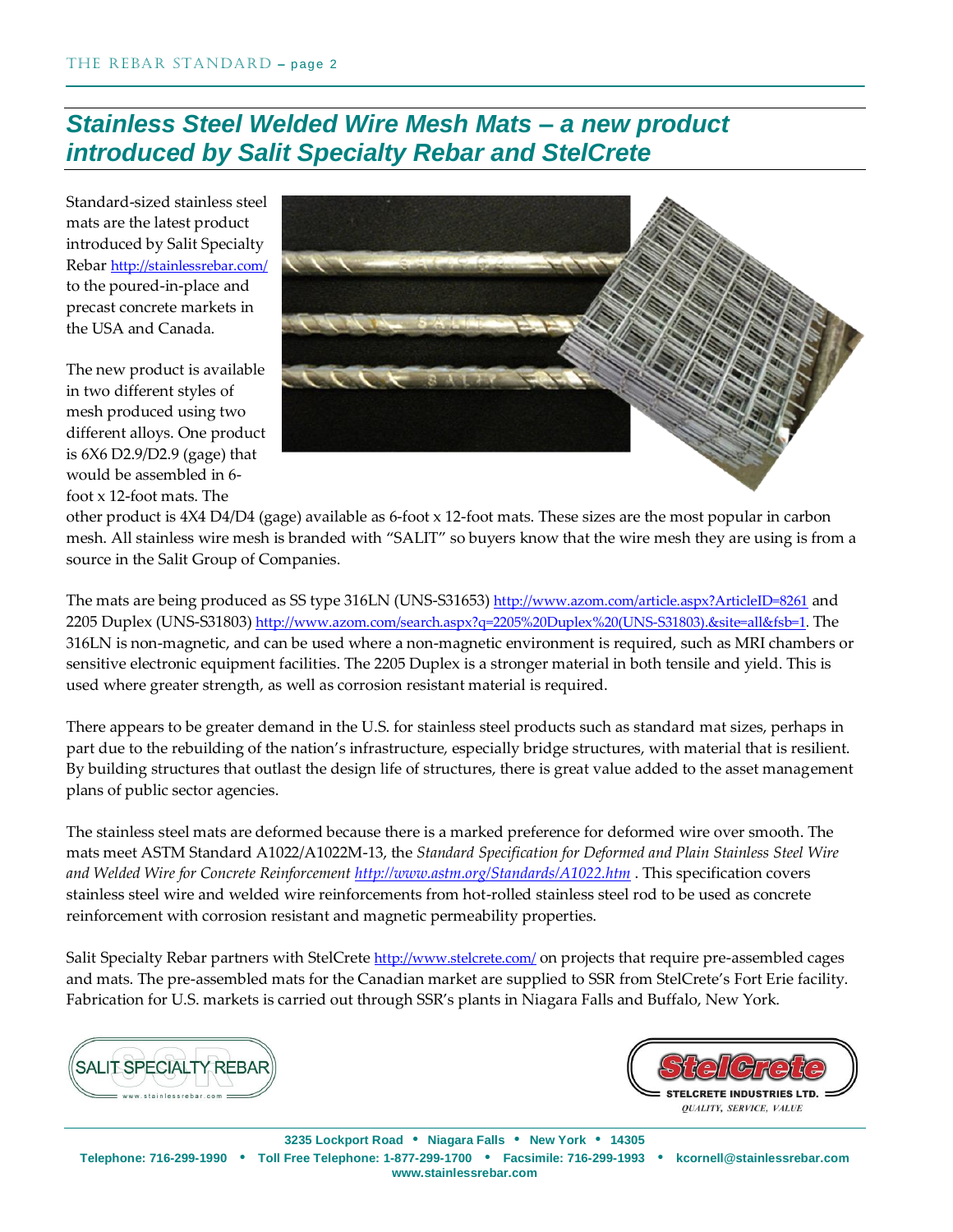## *Stainless Steel in major improvements to Daniel Hoan Bridge*



Contractor prepares for bridge deck pour over the #HoanBridge. <https://twitter.com/WIHoanBridge>

Salit Specialty Rebar [\(http://stainlessrebar.com/\)](http://stainlessrebar.com/) contracted with CMC of Kankakee IL [\(https://www.cmc.com/en/americas/ourcompany/Pages/o](https://www.cmc.com/en/americas/ourcompany/Pages/overview.aspx) [verview.aspx\)](https://www.cmc.com/en/americas/ourcompany/Pages/overview.aspx) to supply 5,000 tons of 2304 Duplex Stainless Rebar much of it in 60-foot lengths for the deck of the Daniel Hoan Bridge [\(http://projects.511wi.gov/web/hoan-bridge](http://projects.511wi.gov/web/hoan-bridge-project/overview)[project/overview#\)](http://projects.511wi.gov/web/hoan-bridge-project/overview) that connects downtown Milwaukee and Bay View across the Milwaukee River inlet. The bridge runs through the downtown area of Milwaukee and improvement work was on a very tight schedule so as not to disrupt commerce, commuter travel and the daily routines of residents.

The bridge is a major element of America's Interstate highway network. Hoan Bridge and I-794 are responsible for hundreds of millions of dollars of south shore community development, including Milwaukee's South Side/Bay View, St. Francis, Cudahy, South Milwaukee and Oak Creek.

An inspection in 2010 determined that although the structural integrity of the bridge remained intact, a long-term solution was needed to keep I-794 open. The contractor was contracted to remove and replace the existing bridge deck and make structural modifications.

## *Introducing Shari Powley and David Peters*



Shari Powley joined Salit Specialty Rebar as its Office Administrator. Shari's responsibilities include invoicing, inventory receiving, backlog, ISA reporting and entering small orders, deposits, answering the phones, and keeping the office running smoothly. She works closely with the shipping department at Salit Steel in Niagara Falls, Canada. Shari commented; "I've found that the "Salit family" has been extremely welcoming and helpful while I've made the transition from a teacher's assistant for 15 years to the wonderful world of rebar." Contact Shari at spowley@stainlessrebar.com.



David Peters joined Salit Specialty Rebar as Manager of Operations at both their Niagara Falls and Buffalo facilities. David holds a Bachelor of Science, Mechanical Engineering, Material Management from SUNY College at Buffalo, and is a member of the Certified National Association of Safety Professionals. Peters previously was a Plant Manager for Linde, and Operations Manager for Aurubis Buffalo. Contact David at dpeters@stainlessrebar.com